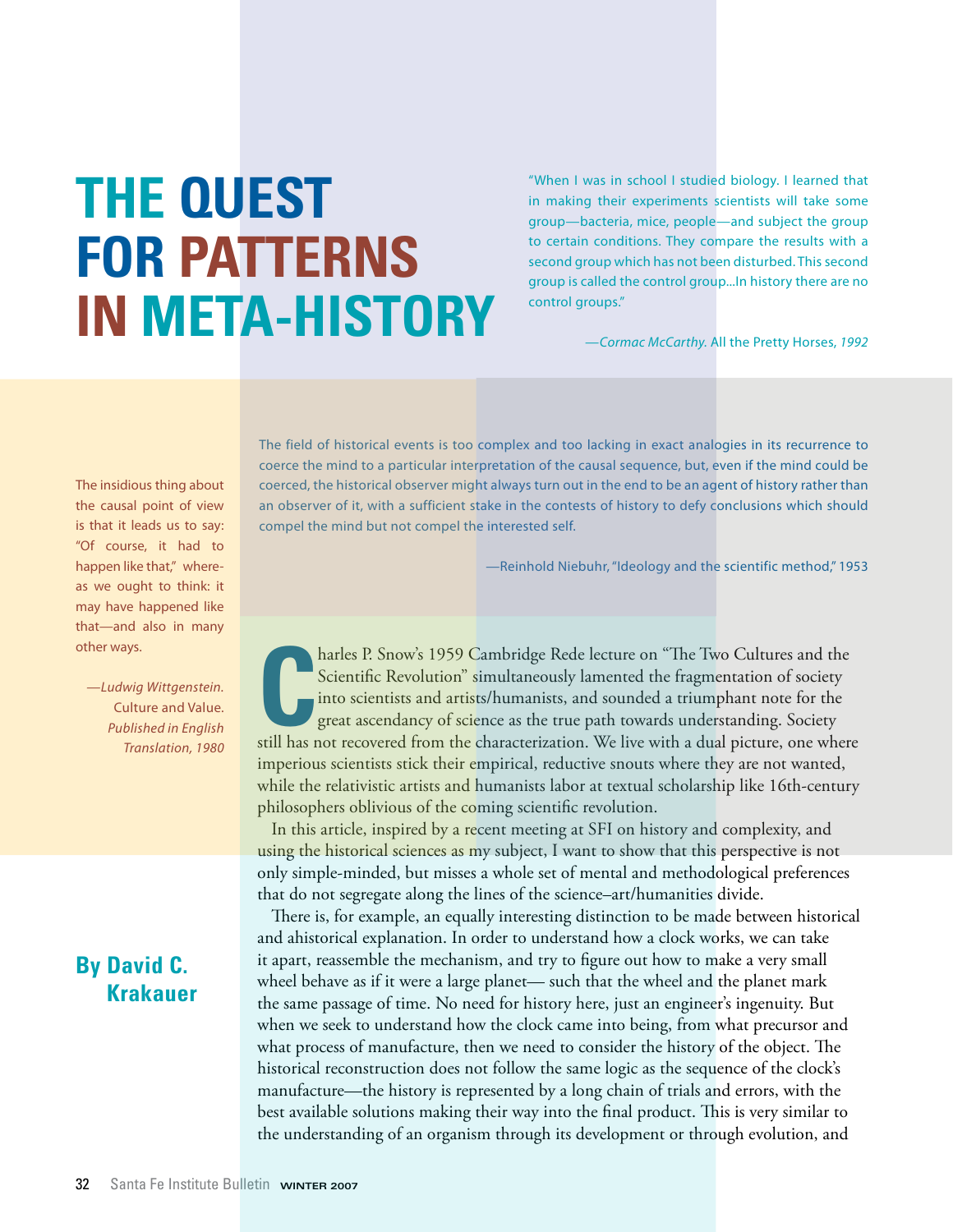*Portrait of Simonetta Vespucci,* mistress of Giuliano de' Medici (ca, 1480), by Piero di Cosimo, at the Musée Condé, Chantilly, France.

the understanding of a constitution through legislation or through its historical derivation. The two modes of explanation are very general and represented within many fields.

And there is another distinction to be made between the truth of particulars and the truth of generalities. At a crime scene, a photographer best serves the interest of the case by preserving, with as little bias as possible, the configuration of the evidence. In a portrait, a painter can capture more than a photographer by abstracting away detail and representing in shape, color, and hue, less obvious and more essential characteristics of the subject. Both painting and photograph are "true" and span a spectrum comprising very detailed accounting and very general abstraction.

In an effort at synthesis I will emphasize some striking parallels between history and science, and discuss a few biographies illustrative of particularist and generalist tendencies in a number of different disciplines. I will try to show that a contingent, historical dimension to a problem need not be an obstacle to science, and that methods exist, many of which have been applied in biology, to deal explicitly with limited sample sizes, the multiplicity of outcomes, and the problem of counterfactuals.

Both historical versus ahistorical explanation, and particular versus general representations have their roles in both the sciences and the arts and humanities. Rather than apply Snow's demarcation criterion, we can inquire into these more cross-disciplinary issues and explore a fuller compass of ideas and personalities. Natural languages are thought to be better suited to this integration than formal languages. The primary reason for this is that natural language builds narratives of particular events through a recursive structure suited to the representation of arbitrarily large scales. The great success of Darwin's *Origin of Species* in providing a conceptual framework for Linnaeus's nomenclature without a single equation demonstrates the power of narrative even for a biological phenomenon. There will be no equations in this essay.



#### **Meta-History–The Illusion of Single Sample Sciences**

A problem facing all historical analysis is that cosmological, geological, evolutionary, and cultural histories are in aggregate: singular events. This uniqueness precludes the use of the powerful scientific tools of multiple observations and replication, and all observations come to carry equal weight. Pascal wrote, "Had Cleopatra's nose been different the whole face of the world would have changed." The quote is from the *Pensees* on the topic of vanity, and refers to an exercise in the multiplication of contingencies. Starting with the injurious consequences of Mark Anthony's love of Cleopatra following Julius Caesar's assassination, Mark Anthony is pursued by Octavian, defeated at Actium, finally coming to a tragic end in a double suicide pact with Cleopatra. Pascal deems society, as a whole, vulnerable to individual acts of folly. This is similar to a non-robust statistic applied to data, where changing a single observation leads to a very different conclusion. Paul Valery went so far as to define history as "the science of what never happens twice."

But just because history changes course frequently according to individual actions, might we still not find generality? Edward H. Carr, in his book *What is History?* states that "What distinguishes the historian from the collector of historical facts is generalization." This resembles the distinction made between the natural historian taxonomist and the scientist. One seeks the myriad details of pattern, and the other—the patterns above the detail. Perhaps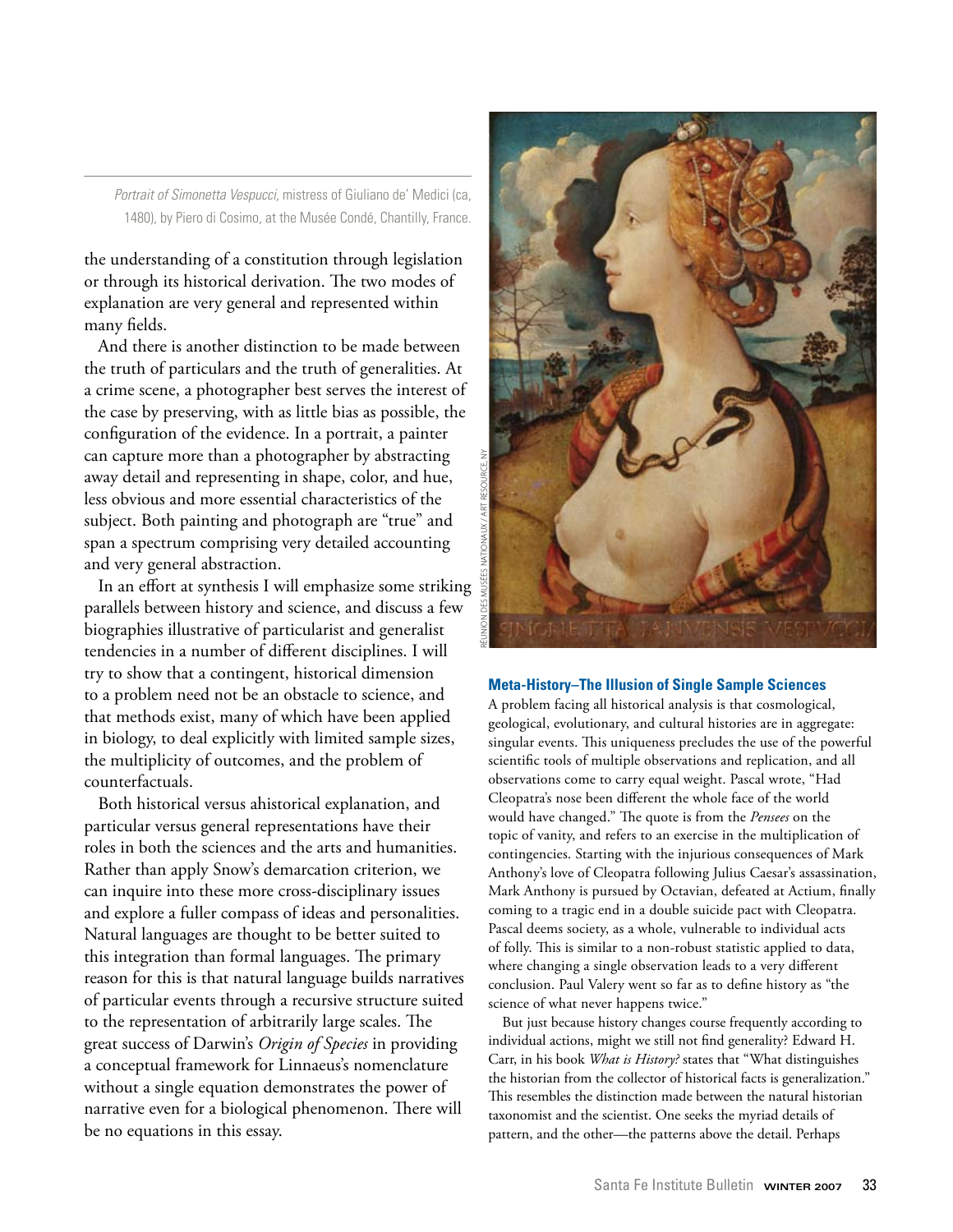the great example of the latter is the work of Charles Darwin. Darwin shoehorned, somewhat shamelessly, all of natural history into the iterative algorithm of natural selection. While there appears to have been a single origin of life, there have been countless instances of natural selection, and the adaptive diversity of life provides the evidence. Biological evolution offers a strong model for historiography as it makes a science of sensitivity to initial conditions, self-similarity, and degeneracy. Darwin sought repetition across the particulars of lineages, having recognized that the phyletic whole was indivisibly unique.

The scientific method—that loose collection of properties including empiricism, experimentalism, quantification, falsifiability, parsimony, and simulation, has been built up around the possibility of replicability. Replication serves at least two purposes: one is the extraction of regularity, and the second is the building of consensus through independent experiments. Consensus is dependent on independent researchers seeking to refute one another, performing similar, if not identical experiments—the greater the value of the work, the greater the need for independent verification. There is a quality to science that seeks to remove the individual from the hypothesis. This objective distance is obtained when objects cease to be in Neibuhr's phrase "agents of history."

The difficulty of replicating observations is not unique to the humanities and social sciences. There are a number of empirical, single sample sciences, all of which have a historical dimension, which I refer to in the title as the meta-historical sciences. These include the *non-adaptive, meta-historical sciences:* geology and cosmology, and the *adaptive meta-historical sciences*: evolutionary biology, anthropology, and archeology.

Geology and cosmology are meta-historical sciences as both the planets and the universe have come into existence over the course of time from a suitable initial state. We consider these sciences within a variational framework, with order derived from an appropriate action principle, in which some function is minimized (free energy) or maximized (entropy). However, physical theory seeks the parameters that best fit these functions to a more or less complete body of data. The strong dependencies in the data allow that these lookup tables are substituted with summary, mathematical rules. So while there is a historical process, the laws governing history are fixed and few.

Biological and anthropological theory seeks to find regularity within a more contingent domain, but concords with physical theory in trying to develop minimal-parameter models for observations. However, these sciences describe adaptive systems that historically encode functions that best fit past observations and effectively predict future regularities. Their unique histories have an enduring influence on the future, and the rules governing their evolution are not unchanging but transform alongside the system. There is a statistical, inferential quality to the adaptive, metahistorical sciences, which echoes the inferential character of human theories of history.

#### **Merging History with Meta-History through Complexity**

A basic meta-historical assumption is that contemporary observations cannot be understood *only* through the application of timeless rules, but need to be understood as having evolved through a series of symmetry-breaking events or historical contingencies where from a set of equally likely outcomes, one is selected. The trend in the natural sciences has been to reduce the dependencies of phenomena on their initial conditions and contingencies, and to isolate systems with a small number of degrees of freedom. This is best exemplified in physics. Explanations are shifted progressively away from initial conditions towards theories and laws. In systems with little degeneracy, this approach has proved to be highly effective.

In biology, economics, and anthropology, this approach has met with more modest success, although the approach in these fields is far more recent. There has been a move, therefore, to explore new forms of reductive theory of greater applicability to meta-historical disciplines, and this has generated a portfolio of approaches related to complex systems science. Explanations in complex systems science often make use of multiple mechanisms for explaining order, such as natural selection and free energy minimization in protein folding, or human decision-making and phase transitions in economic markets. The use of stochastic processes to reconstruct molecular, phylogenetic histories is a strong example of historical theorizing, making use of largely ahistorical properties of chemistry to generate distributions of alternative, probable, molecular pasts. The presence of alternative states of a single system is referred to as meta-stability, and has played an equally important role in historical writing, in the form of counterfactual history.

#### **Counterfactual History as Metastability**

| For want of a nail  | For want of a rider   |
|---------------------|-----------------------|
| The shoe was lost.  | The battle was lost.  |
| For want of a shoe  | For want of a battle  |
| The horse was lost. | The kingdom was lost. |
| For want of a horse | And all for the want  |
| The rider was lost. | Of a horseshoe nail.  |

In 1777 in the town of Saratoga, NY, were fought two of the decisive battles of the American Revolutionary war. The British fighting under John Burgoyne faced the Americans under Horatio Gates. The outcome of the engagements at Freeman's farm and Bemis Heights was the defeat of the British and the subsequent commitment of France to the revolution. Robert Sobel in his 1975 book *For Want of a Nail: If Burgoyne Had Won at Saratoga* explores the consequences of an American defeat, leading to the withdrawal of French support, the surrender of the colonies, and the final establishment of the United States of Mexico. The study amplifies the importance of a single event, through a long chain of causality, leading to the divergence of two national futures beyond familiar configurations.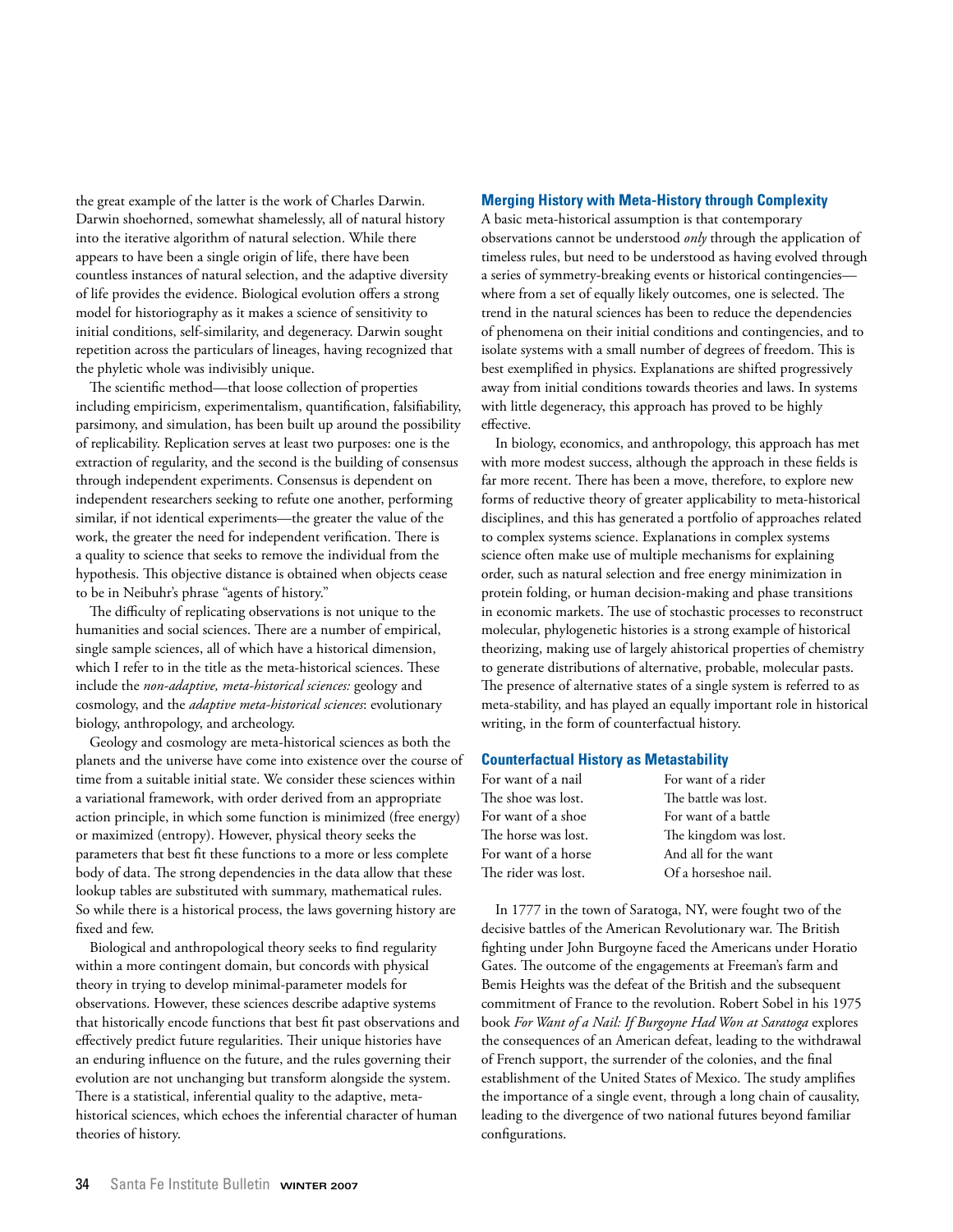

© Erich Lessing / Art Resource**RT RESOURC** 

*The Death of Marat*, Jean Paul Marat, politician and publicist, dead in his bathtub, assassinated by Charlotte Corday. Jacques-Louis David (1748-1825). Oil on canvas.

Alternative histories play with the precariousness of decisions and critical turning points to generate an ensemble of futures. This ensemble undermines our confidence in the stability of factors generating our realized societies. Identifying the most probable outcomes of alternative histories is an instance of what is called stability analysis in non-linear dynamics. The terms of non-linear dynamics can be of some use in counterfactual history.

In dynamics, an important question is how many non-wandering sets a system possesses. A non-wandering set consists of a set of points in some space, such that all orbits starting from these points come arbitrarily close, arbitrarily often, to these points. The sets are classified using mathematical terms as fixed points, limit cycles, quasiperiodic orbits, and chaotic orbits, describing the long-term distribution of points in space. The motion of planets in our solar system represents an instance of a stable limit cycle, where the planets remain in stable orbits and do not collapse to a single fixed point or wander about chaotically.

Changing the parameters (such as the mass) of a system can induce a change in the composition of a non-wandering set through a bifurcation, whereby orbits move to the neighborhood of a new set of points—such as from a limit cycle to a chaotic orbit. The basin of

attraction of a dynamical system is the set of all initial states approaching the attractor in a long time limit.

From the dynamical perspective, counterfactual history is about establishing the basins of attraction of a system and identifying those parameters that when modified, lead to a transition from one basin to another or continued residence in the same basin—robustness. Establishing basins of attraction in low-dimensional mathematical models can be accomplished relatively easily using computers, but how might we go about this when dealing with an alternative outcome of World War II, as explored in Philip K. Dick's novel *Man In The High Castle?* In this novel Japan and Germany come to occupy Europe and the United States—a disconcerting, counterfactual outcome. But the plot really serves as the vehicle for an exploration of robust properties of society, such as national identity, moral probity, and the spirit of resistance to tyranny. The Yale University Cold War historian John Gaddis has compared counterfactual narrative of this kind to Monte Carlo simulation—the multiplicity of possible narratives seeks to isolate invariant outcomes from inessential noise.

However powerful narrative might be as an organizing tool, nonlinearities in physical systems can make the informal identification of generalities very difficult. In 1917 Vilfredo Pareto noted how the physical sciences benefited enormously from the theoretical convenience of living in a solar

system with a single massive sun. This reduces the complexity of planetary orbits to a two-body problem—the sun paired with each of the planetary masses. Physics from Galileo to Newton was able to make progress as a result of the happenstance of a relatively simple distribution of planetary mass. In human history, we seldom observe such convenience, since multiple, equally important factors are often in play. The question then becomes, how is it that historians make any progress at all?

One way historians solve this problem is to identify analogous precedents and exploit remarkable properties of human psychology. Most events have some features that are shared. Once those shared features have been discovered, it is sometimes possible to extrapolate from one case to another—in effect, historians practice case law. Furthermore, counter-factual historical reconstruction is facilitated by the amazing ability of human brains to extract patterns from very high-dimensional data sets. These are the same reasons human chess and Go players remain competitive against the best of our combinatorial game algorithms. The clues to a quantitative science of history then lie in our ability to decompose dynamical systems into units serving as precedents, and develop more effective insights into how we detect pattern.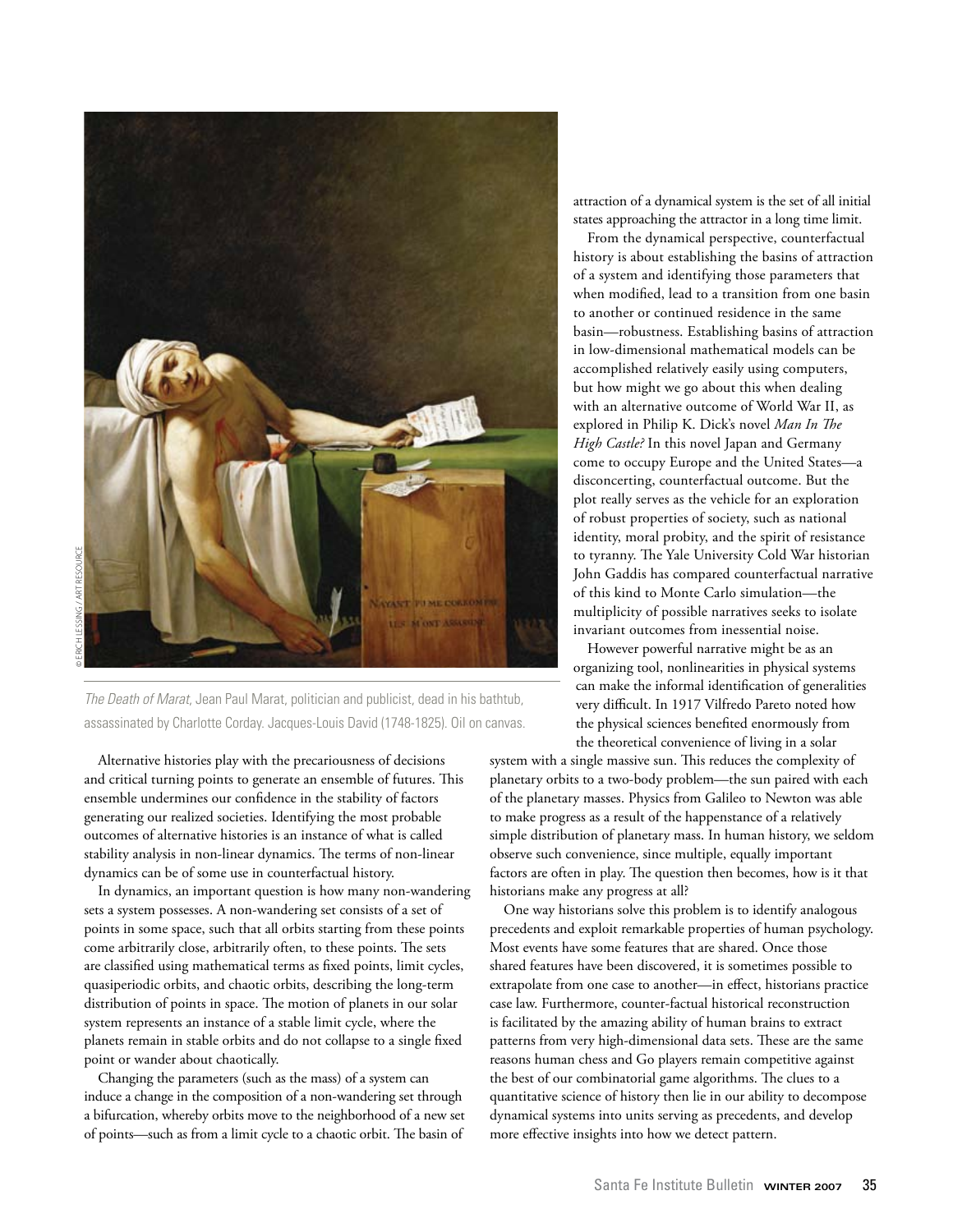## Thus through decomposition we are able to multiply the number of instances of an event and derive virtual control groups.

#### **Decomposition Towards a Science of History and Hidden Control Groups**

Why have the social sciences and history not made more progress? Why is history not cumulative in the fashion of natural science? Bertrand Roehner and Tony Syme in their recently published *Pattern & Repertoire in History*—a work of what they call analytical history argue that the explanation is a failure to decompose events.

Roehner and Syme suggest that natural science has more effectively simplified problems through decomposition, which means breaking a system down into components that can be treated more systematically. They use the example of the physics of a glass of Coca-Cola placed in the sun. A full understanding of the physical response requires knowledge of optics (light to heat), statistical mechanics (propagation of heat), hydrodynamics (convection streams), and thermodynamics (for diffusion of heat). Each of these fields was worked out in simple systems where they could be formulated with relatively few exceptions. The power of the scientific method emerges in the synthesis of these ideas.

The approach Roehner and Syme advocate is to break historical events down into more elementary building blocks or elements of global events. These blocks will then be shared by very different events. There has only been one French Revolution, but there were three stormings of the Bastille, 20 meetings of the Estates General, and 15 instances of the confiscation of church estates. The virtue of the modular approach is to move from the description of the particular to the analysis of comparative events.

As an example of how history might make use of this approach, Roehner and Syme decompose several different events. These include the following:

- The meeting of the Estates General (i.e., Parliament) in France: This involved the formation of tactical alliances between the bourgeoisie and the clergy, and the reduction in the authority of the monarch. Both of these events of 1789 are echoes of similar events in previous years or in different nations, such as the formation of parliaments of the German states.
- Strategic planning in World War II: In 1942, Germany and its allies occupied continental Europe, while the United States and Britain controlled the seas. Russia was an ally. Replace Germany with France, the United States and Britain with Britain, and we have the Napoleonic wars.
- Russian Revolution: The revolt of the Kronsdat (Russian naval arsenal) sailors in 1917 and their march on Petrograd played an important role in the revolution. But this was just one of several mutinies that occurred and were suppressed: in 1905, a mutiny following the death of a sailor; in 1906 a rebellion of two fleets; and in 1921, an uprising initiated by a new resolution opposed by Trotsky.

Thus through decomposition we are able to multiply the number of instances of an event and derive virtual control groups. While there is only one *Homo sapiens,* there are numerous species with an eye or ear or nose. The conditions for the evolution of these traits can be studied comparatively, and can thereby overcome the absence of the critical control groups described by McCarthy*—*noted in the opening epigraph—as the problem for a scientific history*.*

To illustrate the point, when considering the horse, the paleontologist must decompose it into informative anatomical units—skull, jaw, and teeth. Then he or she must find a sequence of homologous units through evolutionary time. Thus while the French revolution might be unique, its units had ancestors or forerunners. The revolution of 1789 is made up from a number of event strata with identifiable correspondences. In this way, history ceases to be "creationist" and becomes "evolutionist." This also raises interesting questions about the relationships among the elements, and about topics such as scaling relationships and allometry, for which abstract regularities might exist and take us in the direction of a more law-like history.

#### **The Culture of Particulars**

Even if we were successful in identifying analogies and homologies in history, there remains in history a high priority placed on the role that particular events have played in establishing contemporary patterns. The ahistorical approach seeks to minimize contingency and downplay psychological causality when explaining pattern. The historical emphasizes the enduring role of initial conditions and contingent events unfolding from unpredictable psychological responses. The ahistorical tradition has been allied with those symbolic systems effective at expressing regularity such as mathematics. The historical tradition has been drawn to narrative expressed in the natural language of sequential particulars, particularly individual lives. Carlyle wrote, "History is the essence of innumerable biographies," and Emerson wrote, in the same spirit, that, "There is properly no history; only biography."

The particularist sees human history as a unique event whose exposition demands an enumeration of events. There is no denying that general processes are important, but since we can never know them (no repeatability) they resist generalization. Interestingly, a comparable position remains strong in the biological sciences. Consider a statistical analogy. With a single set of data points, interpolation can be preferable to a fit with a fewer number of parameters. This is because there will never be an opportunity to test the fit out of sample, on a larger, independent body of data. Hence the very best fit, effectively a point-by-point description of events, represents the desirable model. The second criticism is that human consciousness is both subject and object of history and,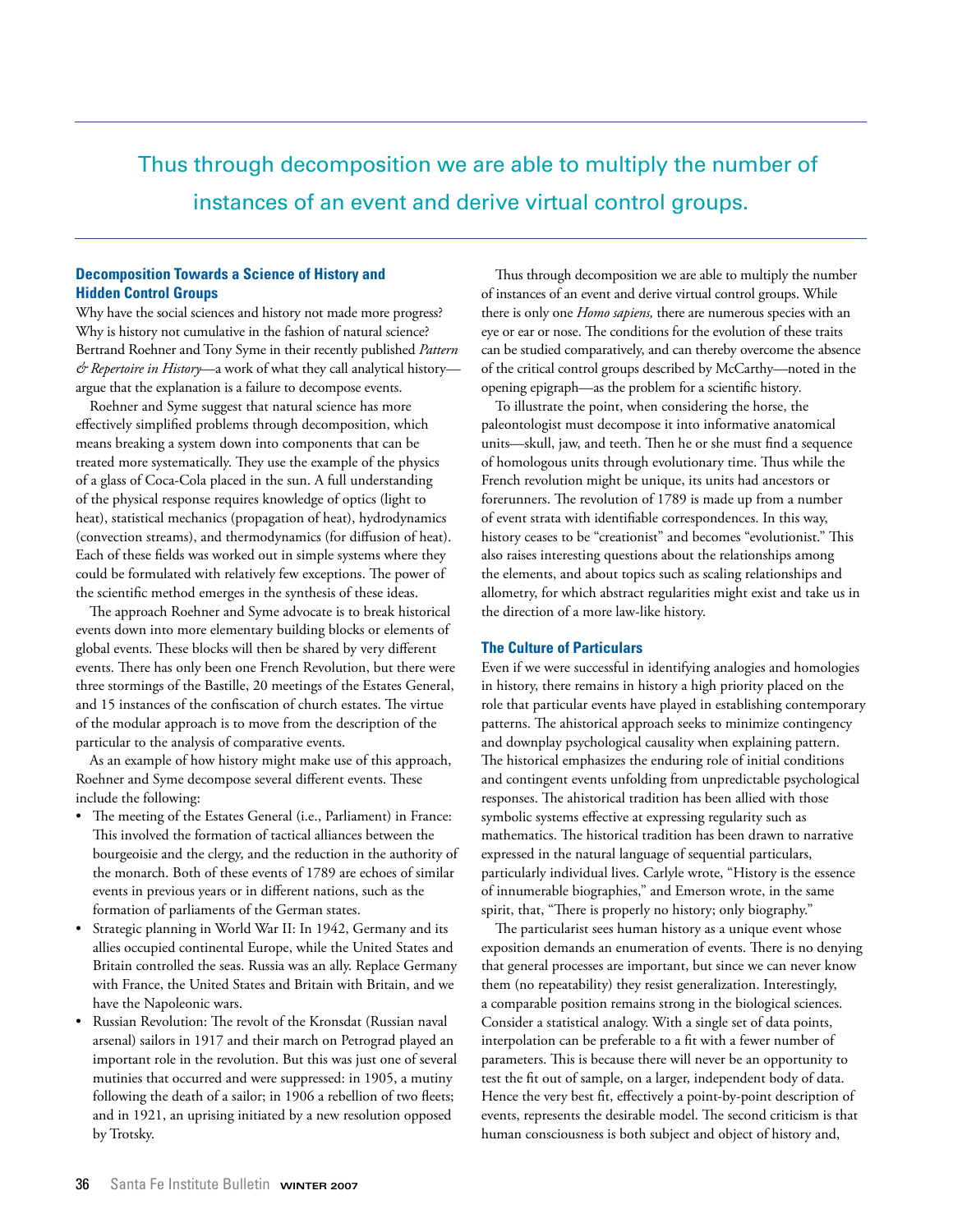hence, interpretive accounts are unavoidable. Unlike physics or biology, where atoms or DNA are directly subject to chemical rules, individuals exercise deliberative control over their futures.

#### **Double Micro-Biography in Extremis**

One point I have tried to make throughout this article is that many of the putative antagonisms between history and the natural sciences are present in a variant form within history and within the natural sciences. It is not only a matter of replication and decomposition, but disposition. Some minds favor reduction,



The Disquieting Muses (1916) by Giorgio de Chirico, at Coll. Mattioli, Milan, Italy. change. For Oakeshott, events are distinguished from

synthesis, and ahistoricism, whereas others favor details and chronicles. As an illustration, let's consider briefly the life and work of Oswald Spengler and Michael Oakeshott, both historians.

Oswald Arnold Gottfried Spengler was born in 1880, the son of a mining engineer, and the author in 1917 of *Decline of the West.* He advocated an organic, developmental theory of history with all culture passing through predictable stages of a life cycle from birth to maturation through to senescence. Perhaps more a poet than an analytical mind, Spengler mixed his metaphors and spoke of developmental stages in seasonal terms as spring,

> summer, and autumn. In spring, the basic principles are arrived at, typically in terms of the religious beliefs of a society. A culture in full form in its summer realizes the potential of its principles and creates art and artifacts of enduring value. In the autumn of its development a culture enters into the civilization phase. Here economics dominates political action, nations tend towards imperialism, states enter into contention, and despots arise (Caesarism). The common principles once uniting society are no longer respected, and artistic creation, no longer rooted in a whole culture, drifts into fads and fashion. Western culture, according to Spengler, reached its phase of civilization in 1800. While a fastidious student of minutiae, Spengler was clearly influenced by Hegel, and saw in the history of civilization a law-like, unavoidable regularity. To contemporary minds, there is little compelling in Spengler's writing other than his delicious pessimism and poetic flourishes. However, Spengler's interest in historical cycles, which influenced the work of Arnold Toynbee, and more recently Peter Turchin, remains a fascinating research problem.

> Michael Oakeshott was born in 1901, the son of a civil servant and author in 1983 of *On History* and in 1986 of *Experience and Its Modes.* He thought of all human experience as consisting primarily in establishing a world of ideas, in which these ideas achieve a coordinated unity. Experience is fundamentally modal, meaning that the perspective or organization of our experience is diverse and comprised of approaches that are irreconcilable. The historical mode represents the attempt to render current experience consistent with past fact, whereas the scientific mode seeks consensus through establishing quantity. History, Oakeshott argues, is the attempt to account rationally for historical change. Historical explanation is an explanation of the world in terms of change and an exploration of the process or mechanisms of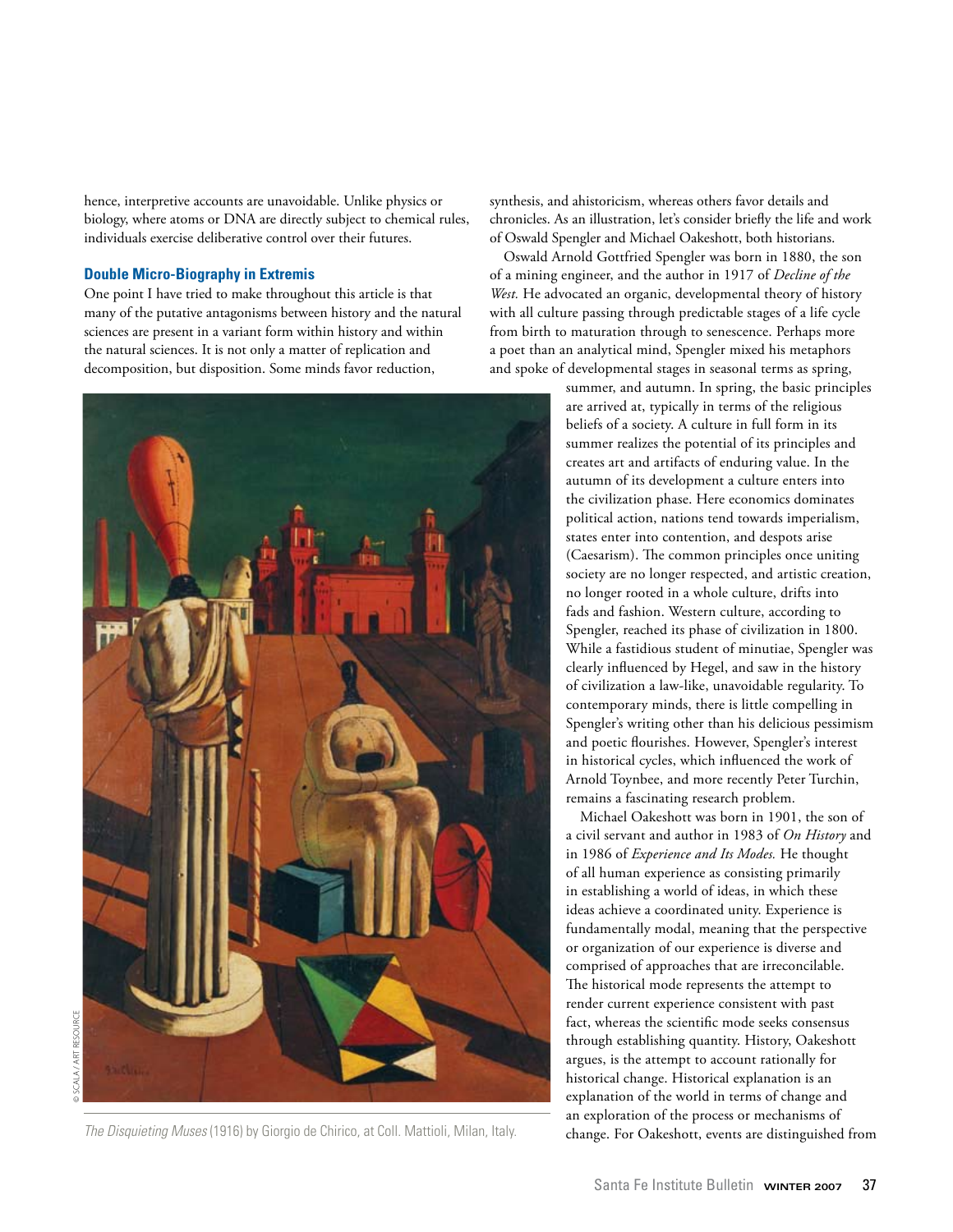instances—the latter the subject of scientific investigation—which seek to determine the minimum conditions required to explain observations. Events arise through their extensive dependencies, relations, etc. This makes causality, as practiced by scientists in search of quantification, effectively impossible. Oakeshott suggests that the defining property of history is to understand the equal contribution of all events across all of time—"thus every historical event is necessary..." he writes. Even a strong personality such as Frederick the Great, who might seem to have made disproportionately significant contributions to world affairs, needs to be understood in relation to the larger network of peasants upon whom he depended.

Neither Spengler nor Oakeshott present their ideas in a form familiar to the natural sciences, and yet their positions present an echo of debates within natural science. Oakeshott would carve out some frequency range and call this history. Spengler sees no need for restriction and insists that history is no less a mechanical process than biological development. Oakeshott thinks of the historical mode as one in which the present can only be understood by reconciling it with salient events in the past. Spengler thinks of history as important in charting the current disposition of our degeneration. Oakeshott wants to sever the ties between science and history by making them incommensurable.

It is not a stretch to see in these positions some features of the arguments between high-energy physicists and evolutionary biologists. The physicists, like Steven Weinberg, seek to restrict initial conditions and trace the origins of order to the earliest stages of the universe, whereas the biologists, such as Stephen Gould, stress the fundamental role of unfolding contingencies in generating extant biodiversity. What distinguishes both Gould and Weinberg from Oakeshott and Spengler is their belief in the supreme value of quantification and consensus.

#### **The Epistemic Spectrum**

We can move beyond biography and consider historiography more broadly, in terms of a spectrum of descriptive detail and explanation, analogous to the electromagnetic spectrum of physics. The electromagnetic spectrum covers a range of electromagnetic radiation spanning the low frequency infrared through the high frequency gamma rays. The lowest frequencies travel the greatest distances and are able to diffract around obstacles but offer low resolution. The highest frequencies have the highest energies and can be used to resolve the smallest objects as they sample a large number of points in space and time. When building devices to resolve the invisible world, we deploy those frequencies best suited to our needs: the low frequency radio waves to scan great distances, and the highest frequencies to reveal the microscopic structure of matter. In order to understand the invisible world of history we need to explore an analogous full *historical spectrum*, using low frequencies for regular, granular patterns and high frequency methods for detailed sampling.

#### **Ranging the Spectrum**

The lowest frequency historical accounts, leading to a consideration of laws of history are highly parsimonious expressions of regularities that transcend all culture and all time. In this frequency range we could place historicist philosophers such as Hegel. While Hegel has not a single mathematical formula in his work, he championed a highly reductive, somewhat deterministic view of history. In Hegelian theory, an almost Platonic idea becomes increasingly realized through society. History is directed forward such that society, as long as it remains a part of history (the Egyptians, we are informed cryptically, opted out of history) produces ever more perfect representations of itself. This form of historicism is the most physics-like of histories, as it minimizes the role played by initial conditions and develops an aesthetic criterion for progress.

In the intellectual low-frequency accounts exist perspectives adopting quantitative techniques, typically based on the application of statistical and dynamical models without appeal to law-like regularity. In his book *Historical Dynamics,* Peter Turchin asks explicitly, "Why do historical sociologists use such a limited set of tools?" and argues that a theory of state formation and extinction is inherently a dynamical problem with a dynamical systems solution using models derived from theoretical ecology.

Into the mid-range of the spectrum are those borrowing metaphors and generality from the natural sciences, downplaying the pivotal role of the individual, but who do not insist that the transfer of ideas extend to adopting quantitative techniques. This position is strongly advocated in John Gaddis's recent book, *The Landscape of History.* In *Landscape,* Gaddis criticizes the idealized, reductive methods of economics with its emphasis on single, proxy, independent variables such as utility and static optimization. Gaddis favors the metaphors of complex systems science: sensitivity to initial conditions, self-similarity, and degeneracy arising from frustrated states and the value of simulation. Unlike Turchin, Gaddis does not model history, but uses concepts from dynamics as metaphors.

Into the higher-frequency, ultraviolet bands, reside those historians who observe patterns in nations, local communities, and family structures, but present their ideas in the informal logic of empirical argument. These frequencies constitute the median of historical output. And many of our outstanding contemporary historians can be placed here, including Kenneth Pomeranz, Niall Ferguson, Christopher Bayly, and Hugh Thomas.

Reaching the X-rays and gamma rays at the highest frequencies are historians who deride attempts to transform history into a branch of natural science. At these frequencies, individual psychology figures so large as to make statistical generality meaningless. As at the historicist extreme, here history becomes more philosophical, and the names of Vico and Herder come to mind. Isaiah Berlin presents some of these objections in his essay, "The Concept of Scientific History." Science is associated with the